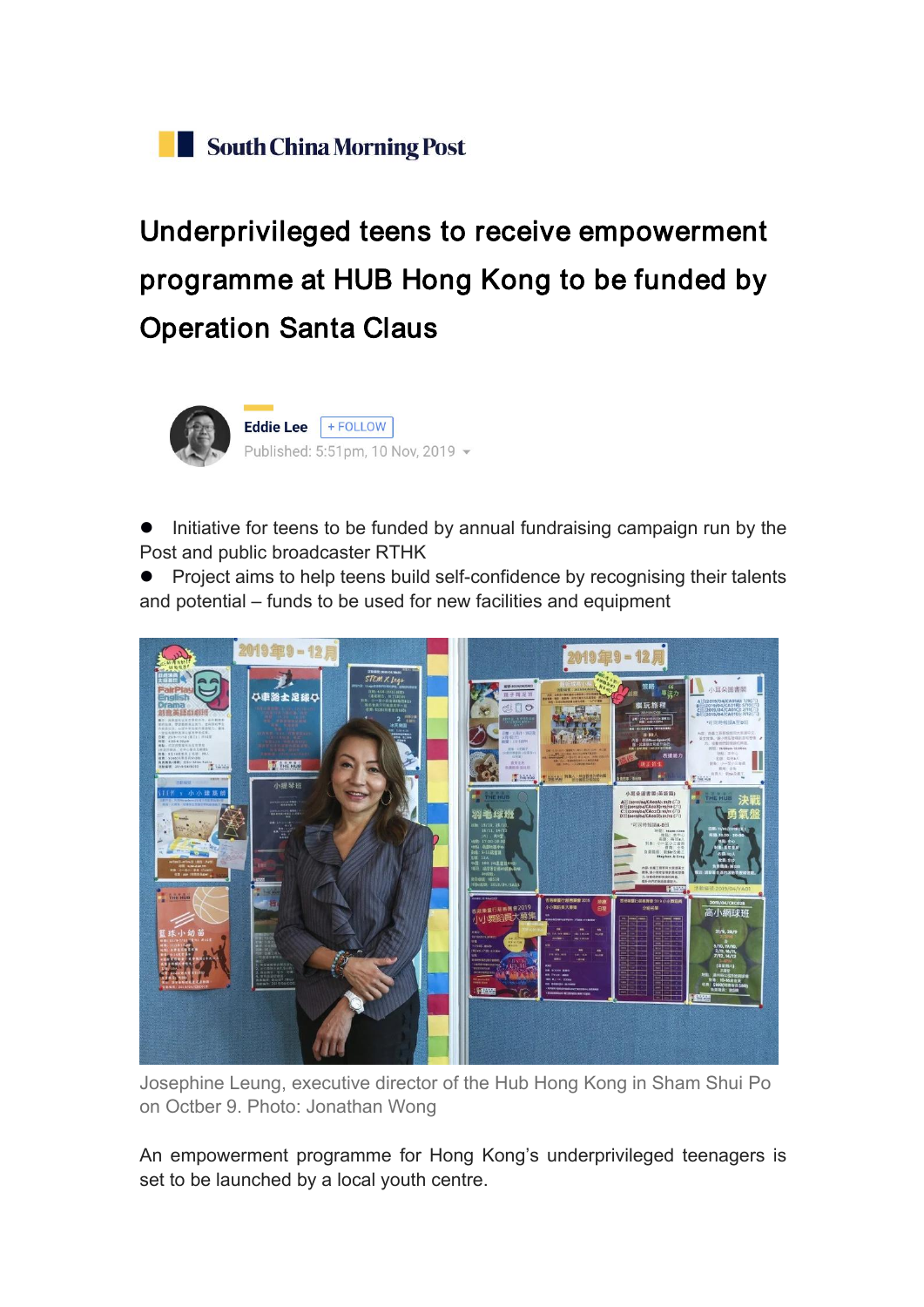The initiative, known as Project T, which stands for teenagers and transformation, will be funded by Operation Santa Claus, the annual fundraising campaign run by the South China Morning Post and public broadcaster RTHK.

Project T will take place at the HUB Hong Kong, a 4,500 sq ft youth centre in Sham Shui Po that provides space for children and teens to play sports, study and interact in productive ways, including arts workshops and cooking classes. The HUB Hong Kong, founded in 2012, cares for a community of more than 1,200 members each year. It serves young Hongkongers between six and 18 years old and their parents

Josephine Leung Wai-lin, executive director of the HUB Hong Kong, said she believed the centre could help children and teens attain well balanced physical and social development.

"They can hang out at our centre. They can play chess, read or even run around here," she said.

An empowerment programme for Hong Kong's underprivileged teenagers is set to be launched by a local youth centre.

The initiative, known as Project T, which stands for teenagers and transformation, will be funded by Operation Santa Claus, the annual fundraising campaign run by the *South China Morning Post* and public broadcaster RTHK.

Project T will take place at the HUB Hong Kong, a 4,500 sq ft youth centre in Sham Shui Po that provides space for children and teens to play sports, study and interact in productive ways, including arts workshops and cooking classes. The HUB Hong Kong, founded in 2012, cares for a community of more than 1,200 members each year. It serves young Hongkongers between six and 18 years old and their parents

Josephine Leung Wai-lin, executive director of the HUB Hong Kong, said she believed the centre could help children and teens attain well balanced physical and social development.

"They can hang out at our centre. They can play chess, read or even run around here," she said.

"Hong Kong lacks space and we hope we can create some space for our teenagers."Leung said her team of 11 was especially keen to create development opportunities for what they described as "invisible" students. Leung explained: "They are neither top students nor underachievers. These pupils, whose academic performance was middling, are easily ignored in the